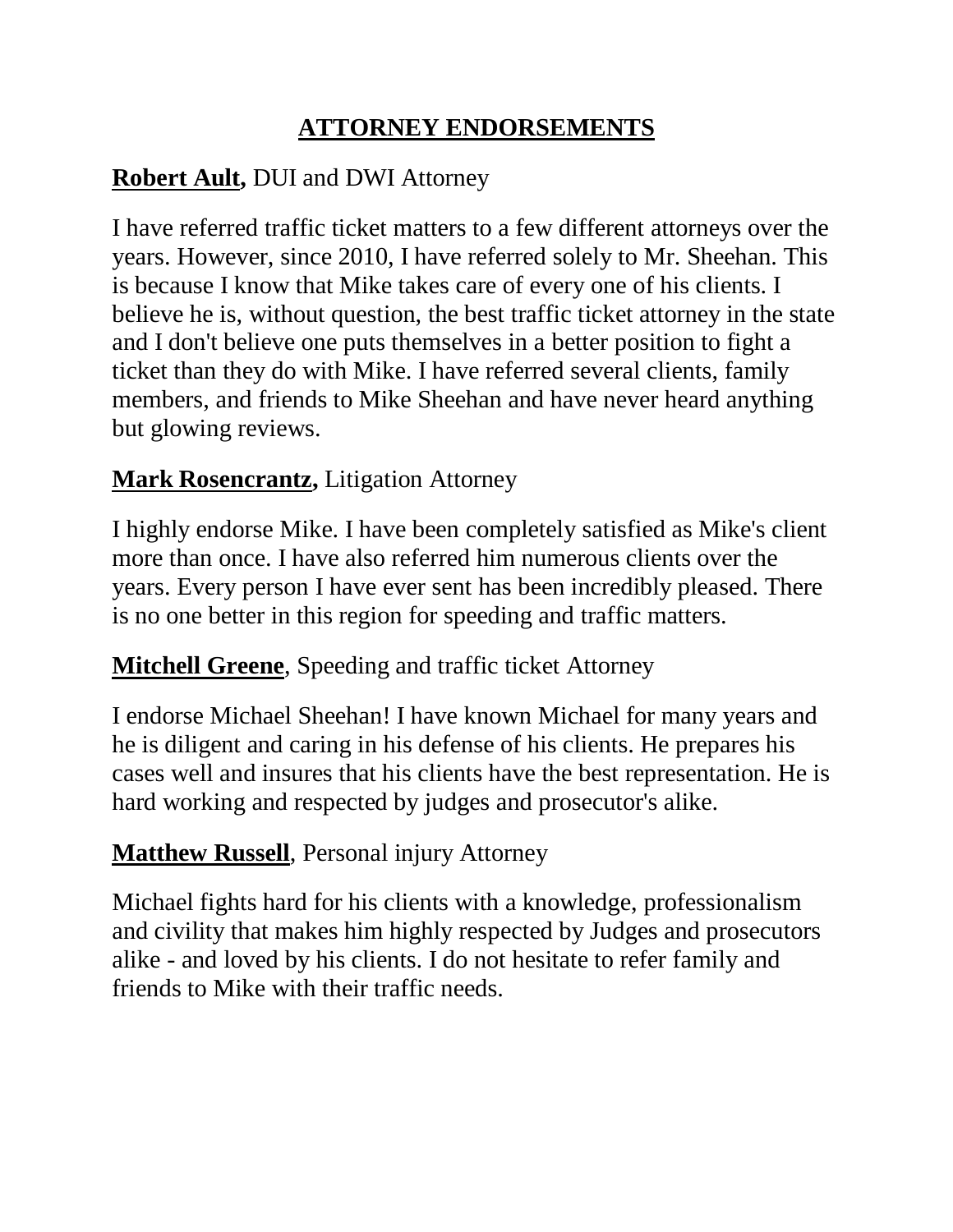## **Nathaniel Taylor**, Tax Attorney

I've personally used Michael several times with successful results, and everyone I've referred to him has also been very happy with his work. He's professional, responsive, very knowledgeable, and has a very good track record.

## **Jeffrey Veitch**, DUI and DWI Attorney

Michael is an exceptional traffic-law attorney and I always refer my friends and clients with confidence. I am very pleased and honored to endorse Michael.

## **Jamila Taylor**, Personal injury Attorney

I can say without reservation that Michael is a true professional and a wonderful person. I have known Michael for many years. In years past while working as a prosecutor I have opposed him in infraction hearings. Since that time we have become friends and most recently Michael handled an infraction for me. I should say Michael successfully handled an infraction for me, since he got it dismissed without requiring much input from me. I strongly endorse Michael Sheehan.

### **W Phipps**, Speeding and traffic ticket Attorney

Mike is an incredible attorney. Hard-working, and extremely knowledgeable regarding infraction defense. He is well-known and respected in the legal community. Mike is a tireless advocate for all of his clients. I strongly recommend and endorse Michael Sheehan.

### **Rodney Umberger**, Litigation Attorney

I endorse this lawyer's work. Mike Sheehan is a bright guy and a very good lawyer. He is efficient and takes a practical approach to cases, and his trial skills are impressive.